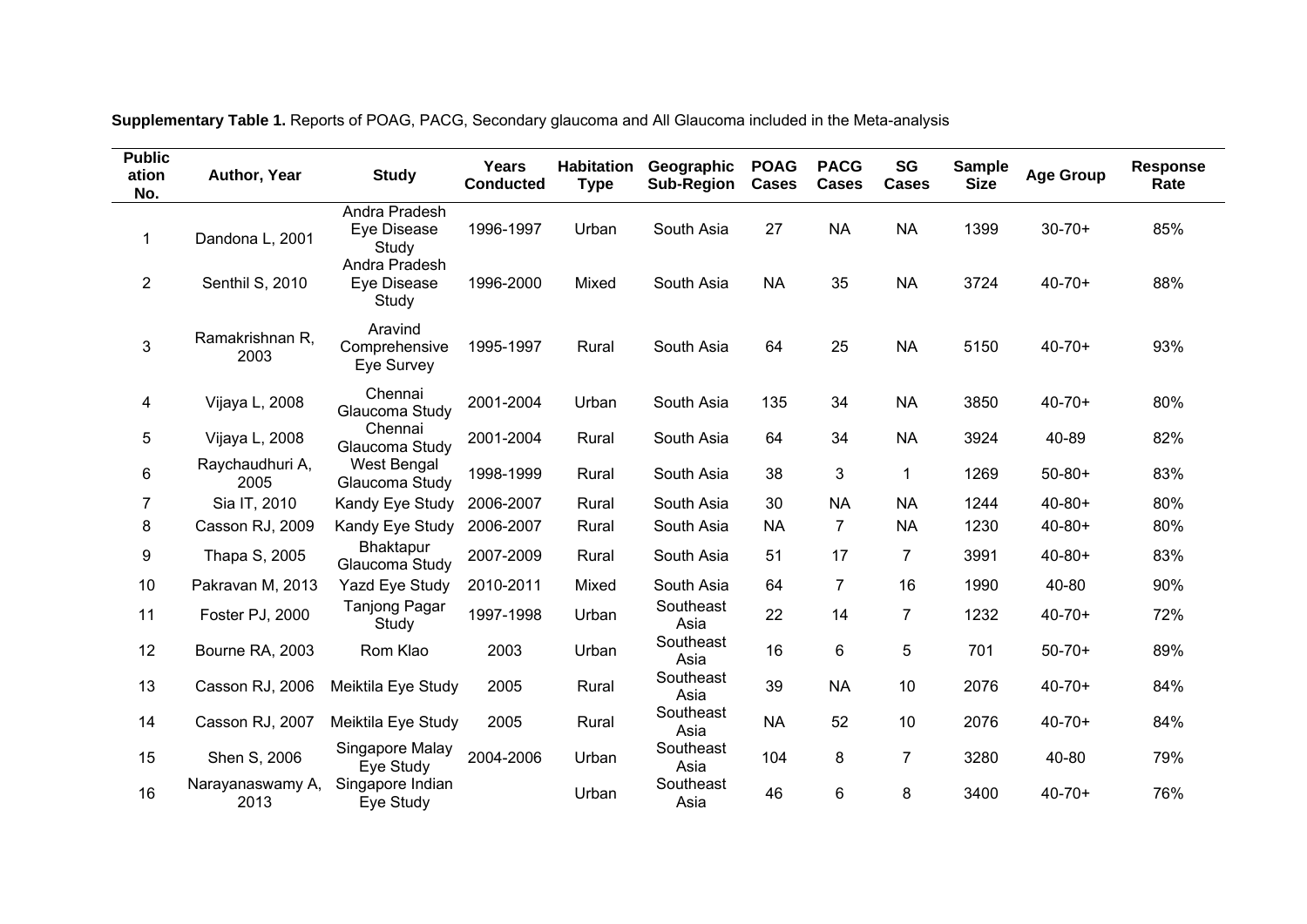| 17 | Foster PJ, 2000         | Hovsgol                      | 1995      | Rural | East Asia         | 5         | 14        | 3         | 942  | $40 - 70 +$ | 94% |
|----|-------------------------|------------------------------|-----------|-------|-------------------|-----------|-----------|-----------|------|-------------|-----|
| 18 | Liang Y, 2011           | Handan Eye<br>Study          | 2006      | Rural | East Asia         | 125       | 51        | <b>NA</b> | 6716 | $40 - 80 +$ | 90% |
| 19 | He M, 2006              | Liwan Eye Study              | 2003-2004 | Urban | East Asia         | 29        | 21        | 2         | 1372 | 50-93       | 75% |
| 20 | Sun J, 2011             | <b>Bin Study</b>             | <b>NA</b> | Rural | East Asia         | 35        | <b>NA</b> | <b>NA</b> | 4956 | $40 - 70 +$ | 86% |
| 21 | Qu W, 2011              | <b>Bin Study</b>             | <b>NA</b> | Rural | East Asia         | <b>NA</b> | 78        | <b>NA</b> | 4956 | $40 - 70 +$ | 86% |
| 22 | Wang YX, 2010           | Beijing Eye Study            | 2001      | Mixed | East Asia         | 111       | 44        | 3         | 4315 | $40 - 70 +$ | 97% |
| 23 | Song W, 2011            | Kailu Study                  | 2009      | Rural | East Asia         | 73        | 90        | 6         | 5158 | $40 - 70 +$ | 87% |
| 24 | Zhong H, 2012           | Yunnan Minority<br>Eye Study | 2010      | Rural | East Asia         | 22        | 20        | 5         | 2133 | $50 - 80 +$ | 78% |
| 25 | Kim CS, 2011            | Namil Study                  | 2006-2008 | Rural | East Asia         | 55        | <b>NA</b> | <b>NA</b> | 1532 | $40 - 80 +$ | 80% |
| 26 | Kim YY, 2012            | Namil Study                  | 2006-2008 | Rural | East Asia         | <b>NA</b> | 10        | <b>NA</b> | 1426 | $40 - 80 +$ | 80% |
| 27 | Iwase A, 2004           | Tajimi Eye Study             | 2000-2001 | Urban | Northeast<br>Asia | 119       | <b>NA</b> | <b>NA</b> | 3021 | $40 - 80 +$ | 78% |
| 28 | Yamamoto T, 2005        | Tajimi Eye Study             | 2000-2001 | Urban | Northeast<br>Asia | <b>NA</b> | 19        | 14        | 3021 | $40 - 80 +$ | 78% |
| 29 | Sawaguchi S, 2012       | Kumejima Eye<br>Study        | 2005-2006 | Rural | Northeast<br>Asia | <b>NA</b> | 82        | <b>NA</b> | 3762 | $40 - 80 +$ | 81% |
| 30 | Al-Mansouri FA,<br>2011 | Qatar Eye Study              | 2011      | Mixed | West Asia         | 44        | 14        | <b>NA</b> | 3149 | $40 - 80 +$ | 98% |

NA: data not available in published study; SG: secondary glaucma.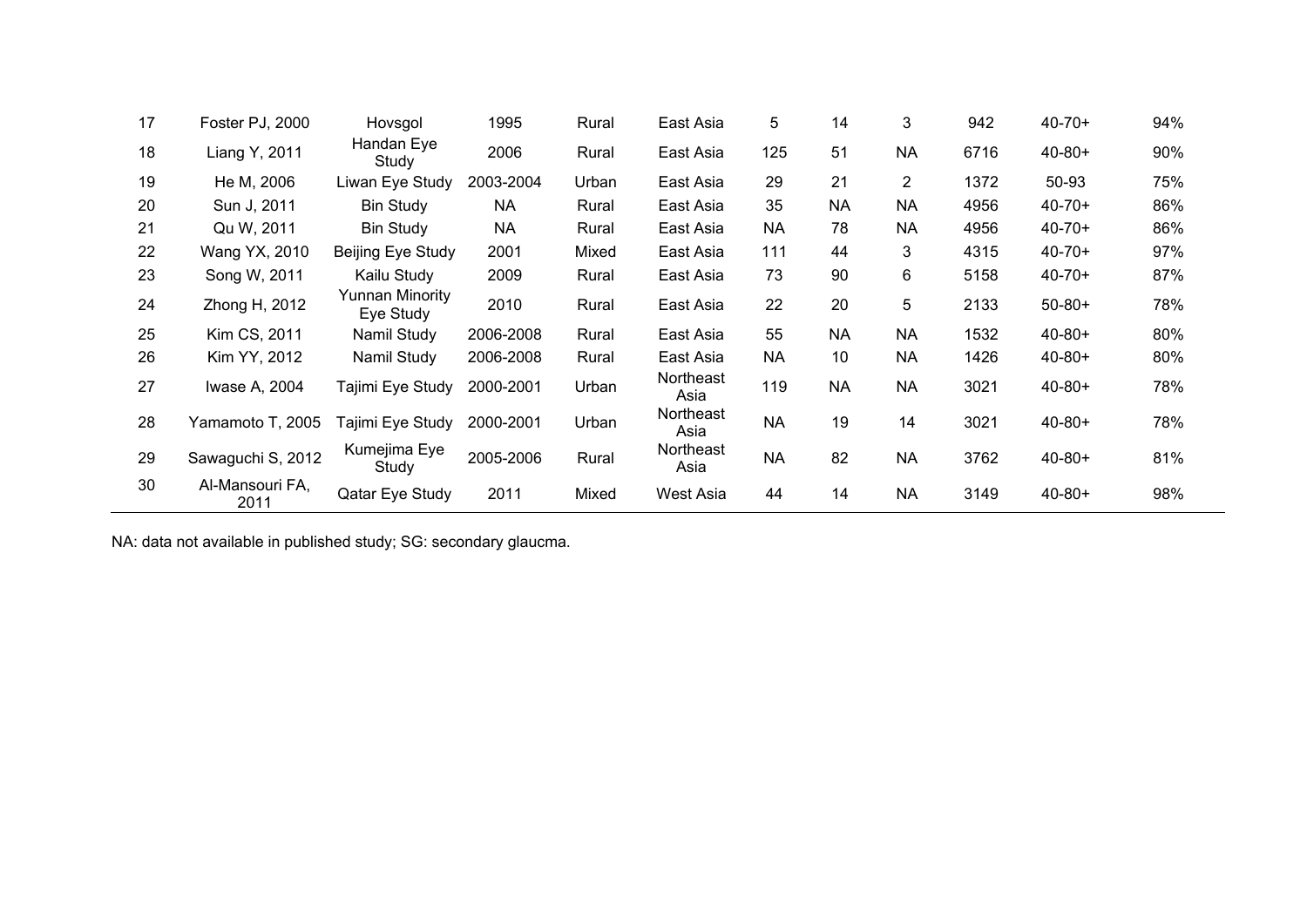| <b>Publication</b>      | Author, Year                     | Did not meet inclusion criteria <sup>a</sup> | Met exclusion criteria <sup>b</sup> |
|-------------------------|----------------------------------|----------------------------------------------|-------------------------------------|
| <b>Number</b>           |                                  |                                              |                                     |
| 1                       | Sarda RP, 1967                   | 2, 3, 4, 5, 6, 7                             | $\overline{2}$                      |
| $\overline{\mathbf{c}}$ | Awasthi, et al., 1975            | 3,4,6,7                                      | $\overline{\phantom{a}}$            |
| $\mathsf 3$             | Jain MR, et al., 1983            | 2,3,4,5,6                                    | 1,2                                 |
| 4                       | Leydhecker W., 1984              | 2, 3, 4, 5, 6, 7                             | 1,2,3                               |
| $\mathbf 5$             | Stone DH, et al., 1984           | 2, 3, 4, 5, 6, 7                             | 1,2,5                               |
| 6                       | David R, et al., 1985            | 2, 3, 4, 5, 6, 7                             | 1,2,5                               |
| $\overline{7}$          | Hong C, et al., 1987             | 1,2,3,4,5,6,7                                | 1,2,3                               |
| 8                       | Alsbirk PH, 1988                 | 2, 3, 4, 5, 67                               | 3,4                                 |
| 9                       | Hu CN, et al, 1989               | 2, 3, 5, 6, 7                                | 2,4                                 |
| 10                      | Zhou YF, et al., 1989            | 2, 3, 5, 6, 7                                | 2,4                                 |
| 11                      | Zhao JL, 1990                    | 4,5,6,7                                      | 4                                   |
| 12                      | Shiose Y, et al., 1991           | 1,2,3,4,5,6,7                                | 1,2                                 |
| 13                      | Song XJ, 1992                    | 2, 3, 4, 5, 6, 7                             | 2,4                                 |
| 14                      |                                  |                                              | 3                                   |
|                         | Salmon JF, 1993                  |                                              | $\mathbf{1}$                        |
| 15                      | Elder MJ, 1993                   | 3,4,6,7                                      |                                     |
| 16                      | Das BN, et al., 1994             | 2,4,6,7                                      | 1,3                                 |
| 17                      | Rauf A, et al., 1994             | 1,2,3,4,5,6,7                                | 2,3                                 |
| 18                      | Kremkova EV, 1994                | 1,2,3,4,6,7                                  | 1,4                                 |
| 19                      | Ye T, 1995                       | 1,2,3,4,5,6,7                                | 1,2,3,4                             |
| 20                      | Congdon NG, et al., 1995         | 3,4,6,7                                      |                                     |
| 21                      | Gao Z, 1995                      | 4,5,6,7                                      | 4                                   |
| 22                      | Yu Q, et al., 1995               | 4,5,6,7                                      | 4                                   |
| 23                      | Congdon NG, et al., 1996         | 3,4,5,6,7                                    | $\mathbf{1}$                        |
| 24                      | Nguyen N, et al., 1996           | 1,2,3,4,6,7                                  | 1,2                                 |
| 25                      | Congdon N, et al., 1997          | 1,2,3,4,5,6,7                                | 1,2,3                               |
| 26                      | Sim DH, et al., 1997             | 2, 3, 4, 5, 6, 7                             | 1                                   |
| 27                      | Sihota R, et al., 1998           | 1,2,3,7                                      | 1,2,3                               |
| 28                      | Jacob A, et al., 1998            | 1,2,3,4,5,7                                  |                                     |
| 29                      | Lai JS, et al., 2001             | 1,2,3,4,5,6,7                                | 1,2,3,4                             |
| 30                      | Yoshida M, et al., 2001          | 2, 3, 4, 5, 7                                | 2                                   |
| 31                      | Zhao J, et al., 2002             | 4,5,6,7                                      | 4                                   |
| 32                      | Xu L, et al., 2004               | $\overline{7}$                               |                                     |
| 33                      | Khandekar R, et al., 2004        | 1,2,6,7                                      | 1,2                                 |
| 34                      | Metheetrairut A, et al.,<br>2002 | 2,3,7                                        |                                     |
| 35                      | Yuan HP, et al., 2007            | 7                                            | 4                                   |
| 36                      | Sah RP. et al., 2007             | 1, 2, 3, 7                                   | 1,2                                 |
| 37                      | Khandekar R, et al., 2008        | 3, 5, 6, 7                                   | $\overline{\phantom{a}}$            |
| 38                      | Sothomwit, et al., 2008          | 1, 2, 3, 7                                   | 1,2                                 |
| 39                      | Palimkar A, et al., 2008         | 2,3,4,7                                      |                                     |
| 40                      | Eid TM, et al., 2009             | 3, 5, 6, 7                                   | 1,2                                 |
| 41                      | Kim JH, et al., 2011             | 3,6                                          |                                     |
| 42                      | Paudyal I, et al., 2011          | 1,2,3,6,7                                    | 1,2                                 |
| 43                      | Taqi U, et al., 2011             | 1,2,3,5,6,7                                  | 1,2                                 |
| 44                      | Rauf A, et al., 2013             | 2, 3, 5, 6, 7                                | 1,2                                 |
|                         |                                  |                                              |                                     |

Supplementary Table 2: List of 44 Excluded Studies and Reasons for Exclusion

alnclusion Criteria: (1) population-based study of POAG, PACG, or secondary glaucoma from a defined geographic region in Asia; (2) clear definition of random or clustered sampling procedure; (3) response rate ≥70%; (4) visual field testing with automated static perimetry with either the Humphrey visual field analyzer or frequency doubling perimetry at least among glaucoma suspects; (5) optic disc evaluation by an ophthalmologist; (6) anterior chamber angle evaluation by gonioscopy at least among glaucoma suspect individuals; and (7) glaucoma defined using the ISGEO criteria.

<sup>b</sup>Exclusion Criteria: (1) hospital- or clinic-based studies or audits, (2) comprising invited volunteers, self-reported glaucoma diagnosis, or specific groups of individuals, (3) populations of Asian ancestry but not residing in Asia, (4) non-English articles, and (5) studies reporting number of eyes rather than individuals with glaucoma.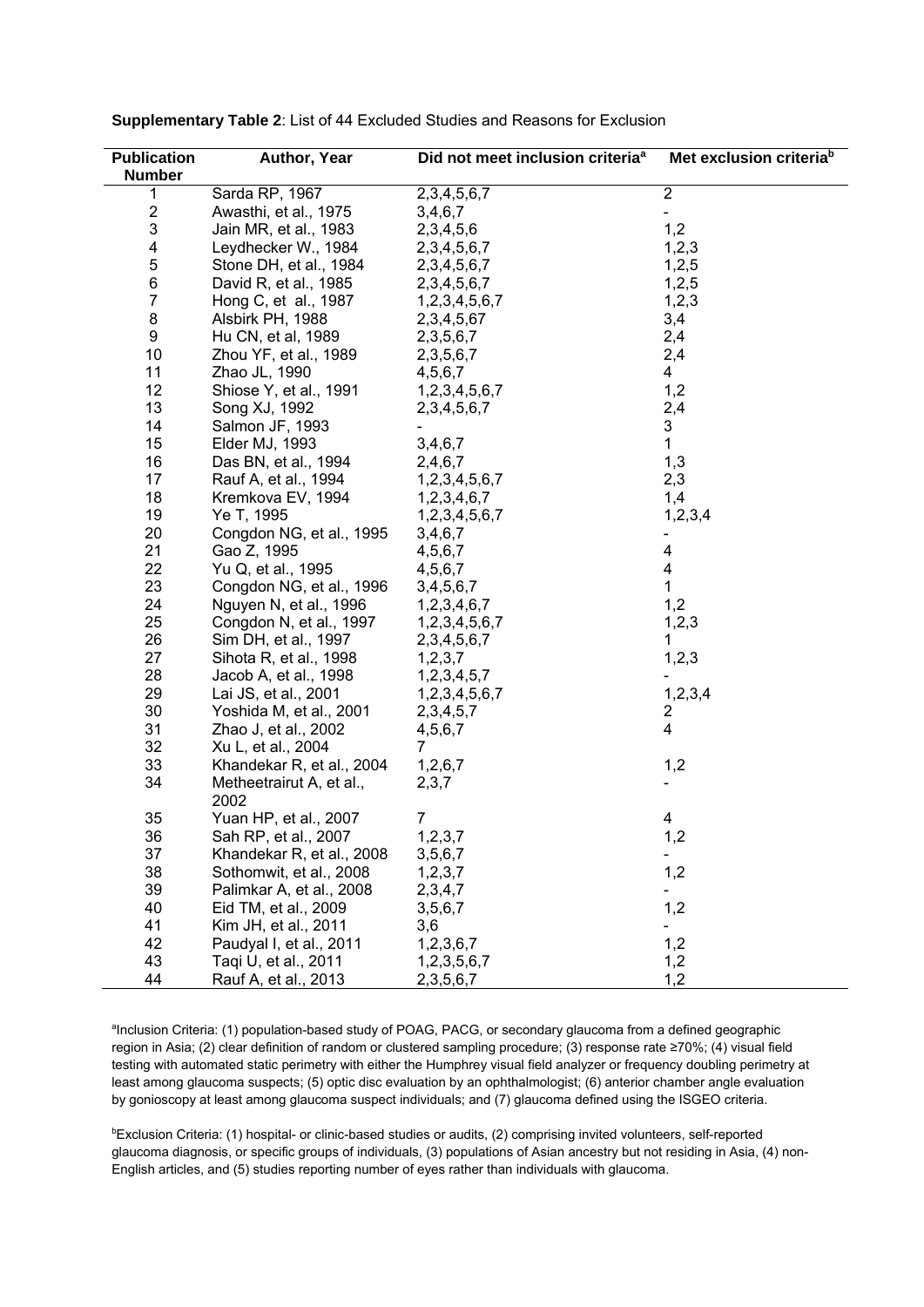- 1. Sarda RP, Charan H, Khetarpal RC. Screening of 1000 cases for the incidence of simple glaucoma over the age of 35 years. J All-India Ophthalmol Soc 1967;15:222-9.
- 2. Awasthi P, Sarbhai KP, Banerjee SC, et al. Prevalence study of glaucoma in rural areas. Indian J Ophthalmol 1975;23:1-5.
- 3. Jain MR, Modi R. Survey of chronic simple glaucoma in the rural population of india (Udaipur) above the age group of 30 years. Indian J Ophthalmol 1983;31:656-7.
- 4. Leydhecker W. A glaucoma survey in South India. Doc Ophthalmol 1984;87:219-22.
- 5. Stone DH, Dan Y, David R, et al. Estimated prevalence of glaucomatous blindness in the Negev region of Israel. Int J Epidemiol 1984;12:475-8.
- 6. David R, Tessler Z, Yassur Y. Epidemiology of acute angle-closure glaucoma: incidence and seasonal variations. Ophthalmologica 1985;191:4-7.
- 7. Hong C, Joo JH, Shin KH, Song KY. Clinical study of Korean glaucomatous patients. Korean J Ophthalmol 1987;1:41-6.
- 8. Alsbirk PH. Early detection of primary angle-closure glaucoma. Limbal and axial chamber depth screening in a high risk population (Greenland Eskimos). Acta Ophthalmol (Copenh) 1998;66:556-64.
- 9. Hu CN. An epidemiologic study of glaucoma in Shunyi county, Beijing. Zhonghua Yan Ke Za Zhi 1989;25:115-9.
- 10. Zhou YF. An epidemiological survey of blindness and low vision in Chongqing. Zhonghua Yan Ke Za Zhi 1989;25:296-9.
- 11. Zhao JL. An epidemiological survey of primary angle closure glaucoma in Tibet. Zhonghua Yan Ke Za Zhi 1990;26:47-50.
- 12. Shiose Y, Kitazawa Y, Tsukahara S, et al. Epidemiology of glaucoma in Japan--a nationwide glaucoma survey. Jpn J Ophthalmol 1991;35:133-55.
- 13. Song XJ. An epidemiological survey of blindness and low vision in Hebei province. Zhonghua Yan Ke Za Zhi 1992;28:105-7.
- 14. Salmon JF, Mermoud A, Ivey a, et al. The prevalence of primary angle closure glaucoma and open angle glaucoma in Mamre, western Cape, South Africa. Br J Ophthalmol 1993;111:1263-9.
- 15. Elder MJ. Congenital glaucoma in the West Bank and Gaze Strip. Br J Ophthalmol 1993;77:413-6.
- 16. Das BN, Thompson JR, Patel R, et al. The prevalence of eye disease in Leicester: a comparison of adults of Asian and European descent. J Roy Soc Med 1994;87:219-22.
- 17. Rauf A, Ong PS, Pearson RV. A pilot study into the prevalence of ophthalmic disease in the Indian population of Southall. J Roy Soc Med (UK) 1994;87:78-9.
- 18. Kremkova EV. Prevalence of primary glaucoma in Uzbekistan. Vestn Oftalmol 1994;110:4-6.
- 19. Ye T, Mao W, Lu D. Comparison of simple methods to screen predisposing eye of primary angle-closure glaucoma. Zhonghua Yan Ke Za Zhi 1995;31:341-4.
- 20. Congdon NG, Quigley HA, Hung PT, et al. Impact of age, various forms of cataract, and visual acuity on whole-field scotopic sensitivity screening for glaucoma in rural Taiwan. Arch Ophthalmol 1995;113:1138-43.
- 21. Gao Z. An epidemiologic study of glaucoma in Tongcheng county, Anhui province. Zhonghua Yan Ke Za Zhi 1995;31:149-51.
- 22. Yu Q, Xu J, Zhu S, et al. Epidemiological survey of primary angle-closure glaucoma in Doumen. Yan Ke Xue Bao 1995;11:5-8
- 23. Congdon NG, Quigley HA, Hung PT, et al. Screening techniques for angle-closure glaucoma in rural Taiwan. Acta Ophthalmol Scand 1996;74:113-9.
- 24. Nguyen N, Mora JS, Gaffney MM, et al. A high prevalence of occludable angles in a Vietnamese population. Ophthalmology 1996;103:1426-31.
- 25. Congdon NG, Youlin Q, Quigley H, et al. Biometry and angle-closure glaucoma among Chinese, white and black populations. Ophthalmology 1997;104:1489-95.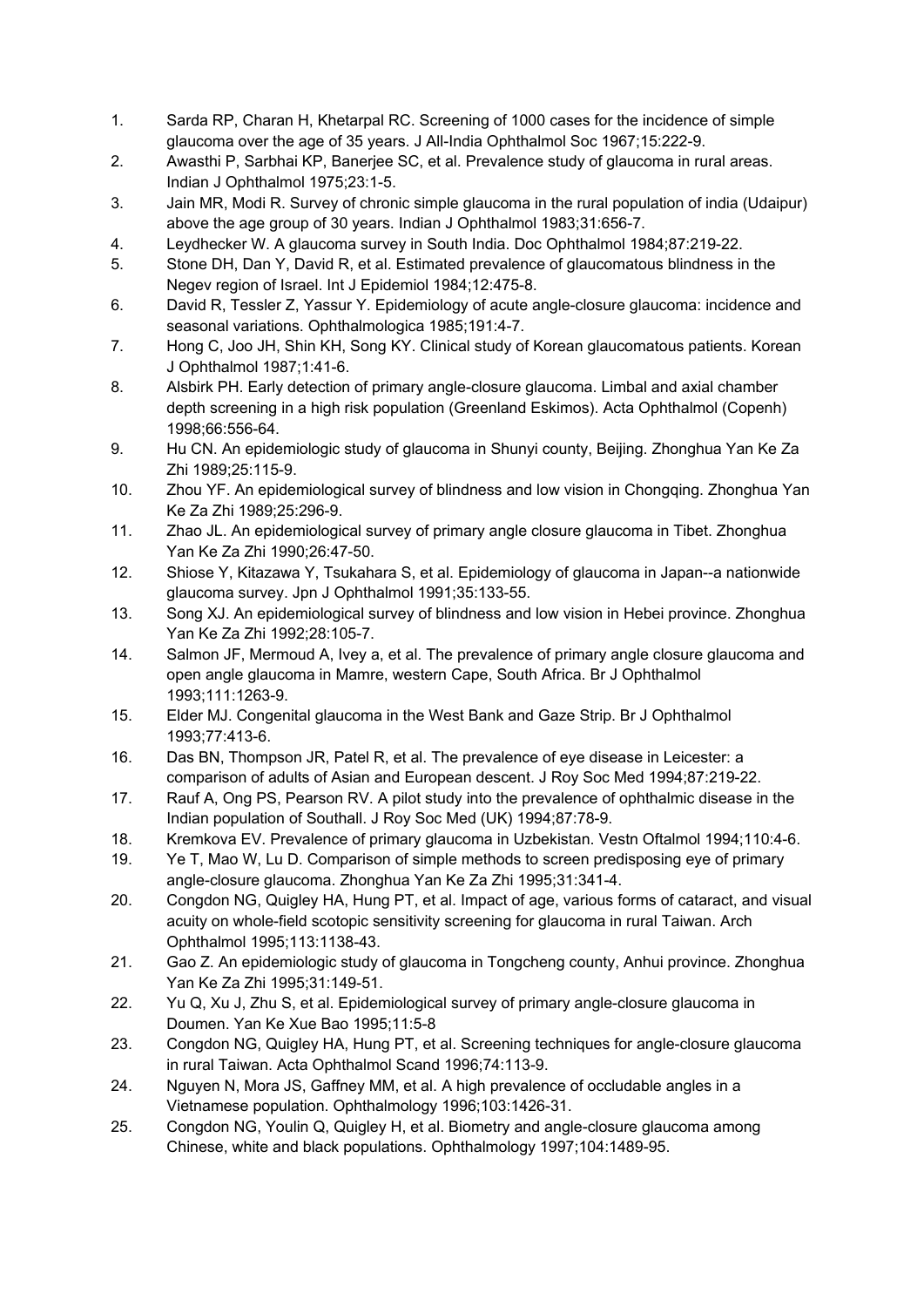- 26. Sim DH, Goh LG, Ho T. Glaucoma pattern amongst the elderly Chinese in Singapore. Ann Acad Med Singapore 1998;27:819-23.
- 27. Sihota R, Agarwal HC. Profile of the subtypes of angle closure glaucoma in a tertiary hospital in north India. Indian J Ophthalmol 1998;46:25-9.
- 28. Jacob A, Thomas R, Koshi SP, et al. Prevalence of primary glaucoma in an urban south Indian population. Indian J Ophthalmol 1998;46:81-6.
- 29. Lai JS, Liu DT, Tham CC, et al. Epidemiology of acute primary angle-closure glaucoma in the Hong Kong Chinese population: prospective study. Hong Kong Med J 2001;7:118-23.
- 30. Yoshida M, Okada E, Mizuki N, et al. Age-specific prevalence of open-angle glaucoma and its relationship to refraction among more than 60,000 asymptomatic Japanese subjects. J Clin Epidemiol 2001;54:1151-8.
- 31. Zhao J, Sui R, Jia L, et al. Prevalence of glaucoma and normal intraocular pressure among adults aged 50 years or above in Shunyi county of Beijing. Zhonghua Yan Ke Za Zhi 2002;38:335-9.
- 32. Xu L, Chen JH, Li JJ, et al. The prevalence and its screening methods of primary open angle glaucoma in defined population-based study of rural and urban in Beiing. Zhonghua Yan Ke Za Zhi 2004;40:726-32.
- 33. Khandekar R, Zutshi R. Glaucoma among Omani diabetic patients: a cross-sectional descriptive study: (Oman diabetic eye study 2002). Eur J Ophthalmol 2004;14:19-25.
- 34. Metheetrairut A, Singalavanija A, Ruangvaravate N, et al. Evaluation of screening tests and prevalence of glaucoma: integrated health research program for the Thai elderly. J Med Assoc Thai 2002;85:147-53.
- 35. Yuan HP, Yu H, Xiao Z, et al. The prevalence of primary angle-closure glaucoma and its causes in rural area of Shuangyang district in Changchun, Jilin province. Zhonghua Yan Ke Za Zhi 2007;43:775-8.
- 36. Sah RP, Badhu BP, Pokharel PK, et al. Prevalence of glaucoma in Sunsari district of eastern Nepal. Kathmandu Univ Med J 2007;5:343-8.
- 37. Khanderkar R, Jaffer MA, Al Raisi A, et al. Oman eye study 2005: prevalence and determinants of glaucoma. East Mediterr Health J 2008;14:1349-59.
- 38. Sothornwit N, Jenchitr W, Pongprayoon C. Glaucoma care and clinical profile in Priest Hospital, Thailand. J Med Assoc Thai 2008;91 suppl 1:S111-8.
- 39. Palimkar A, Khandekar R, Venkataraman V. Prevalence and distribution of glaucoma in central India (Glaucoma Survey 2001) Indian J Ophthalmol 2008;56:57-62.
- 40. Eid TM, el-Hawary I, et-Menawy W. Prevalence of glaucoma types and legal blindness from glaucoma in the western region of Saudi Arabia: a hospital-based study. Int Ophthalmol 2009;29:477-83.
- 41. Kim JH, Kang SY, Kim NR, et al. Prevalence and characteristics of glaucoma among Korean adults. Korean J Ophthalmol 2011;25:110-5.
- 42. Taqi U, Fasih U, Jafri SF, et al. Frequency of primary open angle glaucoma in Abbasi Shaheed Hospital. J Pak Med Assoc 2011;778-81.
- 43. Paudyal I, Thapa SS, Paudyal G, et al. Glaucoma at a tertiary referral eye hospital in Nepal. Nepal J Ophthalmol 2011;3:123-7.
- 44. Rauf A, Malik R, Bunce C, et al. The British Asian community eye study: outline of results of eye diseases in British Asians with origins from the Indian subcontinent. Indian J Ophthalmol 2013;61:53-8.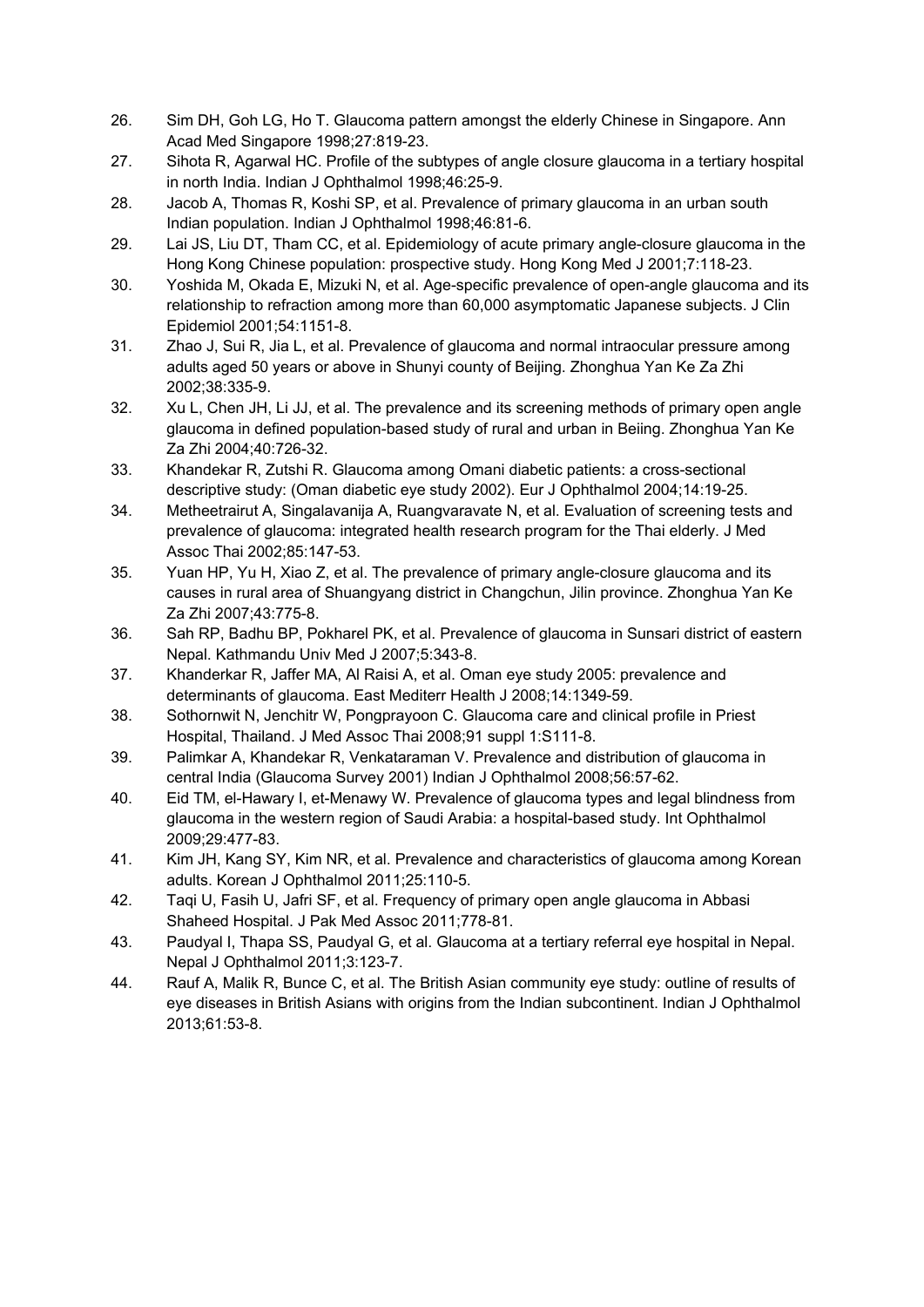| Year           | 2013  | 2016  | 2018  | 2020  | 2022  | 2024  | 2026                                | 2028  | 2030  | 2032  | 2034  | 2036  | 2038  | 2040  |
|----------------|-------|-------|-------|-------|-------|-------|-------------------------------------|-------|-------|-------|-------|-------|-------|-------|
| Asia           |       |       |       |       |       |       | <b>POAG</b> (million)               |       |       |       |       |       |       |       |
| Eastern        | 15.22 | 16.06 | 16.40 | 16.73 | 17.05 | 17.43 | 17.83                               | 18.26 | 18.63 | 18.80 | 18.90 | 18.98 | 19.02 | 19.02 |
| South-Central  | 12.06 | 13.11 | 13.85 | 14.67 | 15.48 | 16.37 | 17.27                               | 18.19 | 19.13 | 19.98 | 20.85 | 21.68 | 22.46 | 23.25 |
| South-Eastern  | 4.78  | 5.19  | 5.46  | 5.75  | 6.03  | 6.34  | 6.63                                | 6.91  | 7.19  | 7.43  | 7.67  | 7.88  | 8.05  | 8.22  |
| Western        | 1.39  | 1.55  | 1.66  | 1.78  | 1.90  | 2.04  | 2.17                                | 2.30  | 2.42  | 2.54  | 2.66  | 2.77  | 2.87  | 2.98  |
| <b>Overall</b> | 33.45 | 35.90 | 37.36 | 38.92 | 40.47 | 42.17 | 43.90                               | 45.65 | 47.37 | 48.75 | 50.08 | 51.30 | 52.40 | 53.47 |
| Asia           |       |       |       |       |       |       | <b>PACG</b> (million)               |       |       |       |       |       |       |       |
| Eastern        | 7.31  | 7.71  | 7.87  | 8.04  | 8.19  | 8.37  | 8.56                                | 8.77  | 8.95  | 9.03  | 9.08  | 9.11  | 9.13  | 9.13  |
| South-Central  | 2.79  | 3.03  | 3.20  | 3.39  | 3.58  | 3.78  | 3.99                                | 4.20  | 4.42  | 4.62  | 4.82  | 5.01  | 5.19  | 5.37  |
| South-Eastern  | 1.21  | 1.31  | 1.38  | 1.45  | 1.53  | 1.60  | 1.68                                | 1.75  | 1.82  | 1.88  | 1.94  | 1.99  | 2.04  | 2.08  |
| Western        | 0.43  | 0.48  | 0.51  | 0.55  | 0.59  | 0.63  | 0.67                                | 0.71  | 0.75  | 0.79  | 0.82  | 0.86  | 0.89  | 0.92  |
| <b>Overall</b> | 11.74 | 12.53 | 12.97 | 13.43 | 13.88 | 14.39 | 14.90                               | 15.43 | 15.94 | 16.31 | 16.66 | 16.98 | 17.25 | 17.51 |
| Asia           |       |       |       |       |       |       | <b>Secondary Glaucoma (million)</b> |       |       |       |       |       |       |       |
| Eastern        | 2.67  | 2.81  | 2.87  | 2.93  | 2.99  | 3.06  | 3.13                                | 3.20  | 3.27  | 3.30  | 3.31  | 3.33  | 3.33  | 3.33  |
| South-Central  | 2.22  | 2.41  | 2.55  | 2.70  | 2.85  | 3.01  | 3.18                                | 3.35  | 3.52  | 3.68  | 3.84  | 3.99  | 4.13  | 4.28  |
| South-Eastern  | 0.93  | 1.01  | 1.06  | 1.12  | 1.17  | 1.23  | 1.29                                | 1.34  | 1.40  | 1.44  | 1.49  | 1.53  | 1.56  | 1.60  |
| Western        | 0.32  | 0.35  | 0.38  | 0.41  | 0.43  | 0.46  | 0.49                                | 0.52  | 0.55  | 0.58  | 0.61  | 0.63  | 0.66  | 0.68  |
| <b>Overall</b> | 6.13  | 6.59  | 6.86  | 7.15  | 7.44  | 7.76  | 8.09                                | 8.41  | 8.74  | 9.00  | 9.25  | 9.48  | 9.69  | 9.89  |
| Asia           |       |       |       |       |       |       | All Glaucoma (million)              |       |       |       |       |       |       |       |
| Eastern        | 25.20 | 26.58 | 27.14 | 27.70 | 28.23 | 28.85 | 29.52                               | 30.23 | 30.84 | 31.12 | 31.29 | 31.42 | 31.48 | 31.48 |
| South-Central  | 17.06 | 18.55 | 19.60 | 20.76 | 21.91 | 23.16 | 24.44                               | 25.74 | 27.07 | 28.28 | 29.51 | 30.68 | 31.79 | 32.90 |
| South-Eastern  | 6.92  | 7.51  | 7.90  | 8.32  | 8.73  | 9.17  | 9.59                                | 10.00 | 10.41 | 10.76 | 11.10 | 11.40 | 11.65 | 11.90 |
| Western        | 2.14  | 2.38  | 2.55  | 2.73  | 2.92  | 3.13  | 3.33                                | 3.53  | 3.73  | 3.91  | 4.08  | 4.26  | 4.42  | 4.58  |
| Overall        | 51.32 | 55.02 | 57.19 | 59.51 | 61.80 | 64.32 | 66.89                               | 69.50 | 72.05 | 74.06 | 75.99 | 77.76 | 79.34 | 80.87 |

**Supplementary Table 3:** Number of People (40-80 years) with POAG, PACG, Secondary Glaucoma, and All Glaucoma from 2013 to 2040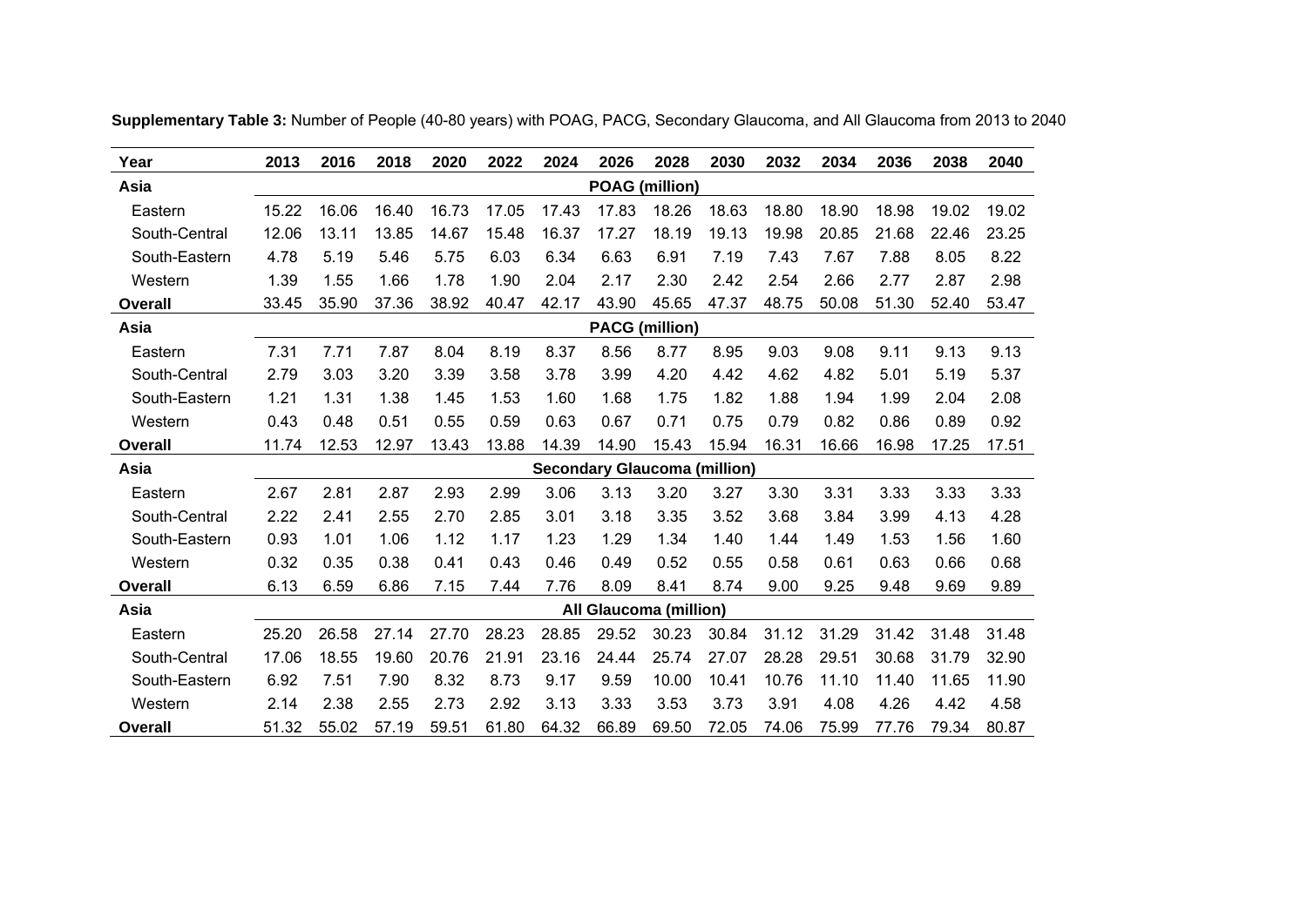## **Supplementary Figure 1.** Hierachical Bayesian analysis of pooled POAG (A), PACG (B), Secondary Glaucoma (C) and All Glaucoma (D) Prevalence Stratified by Studies and Geographic Sub-region

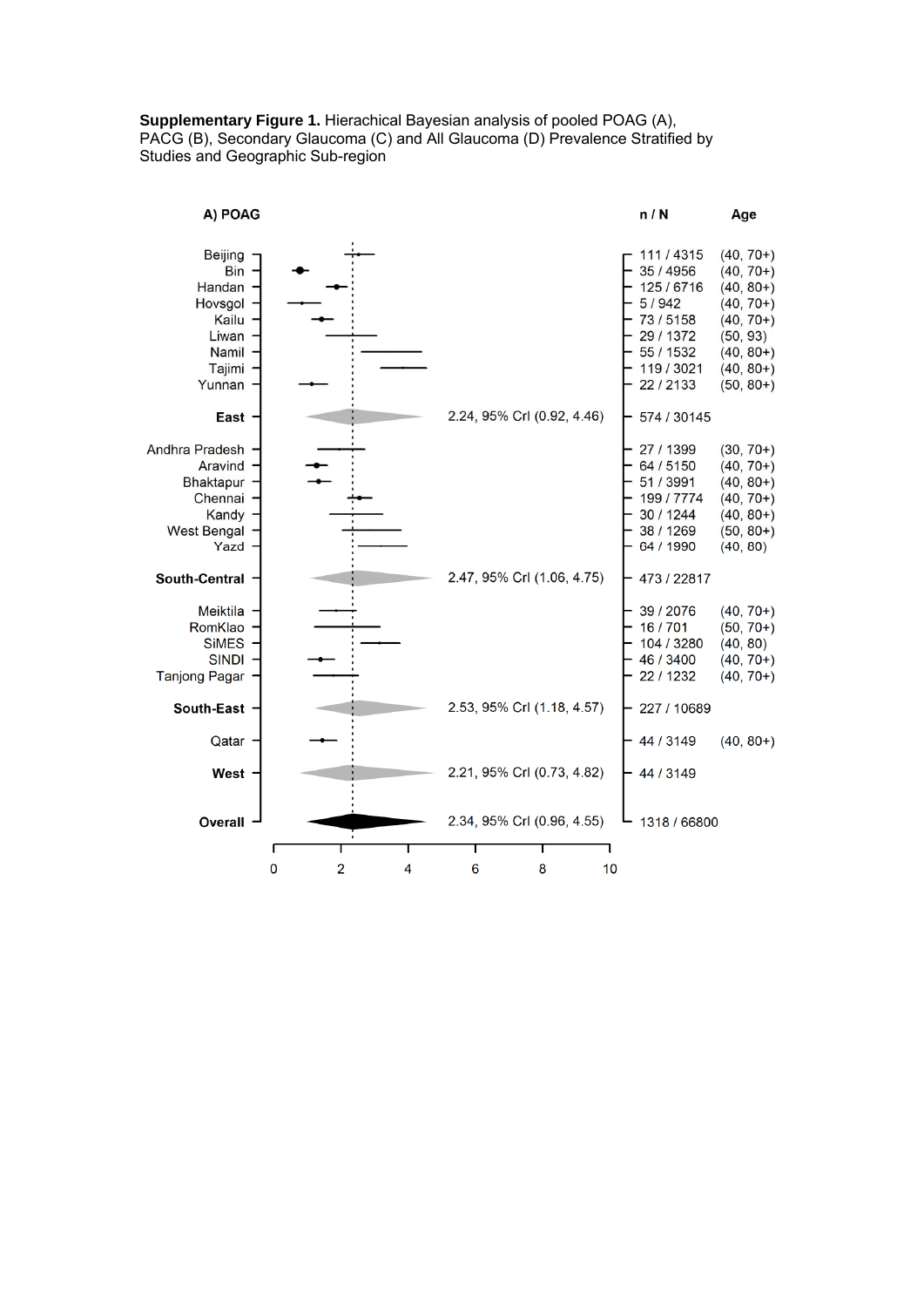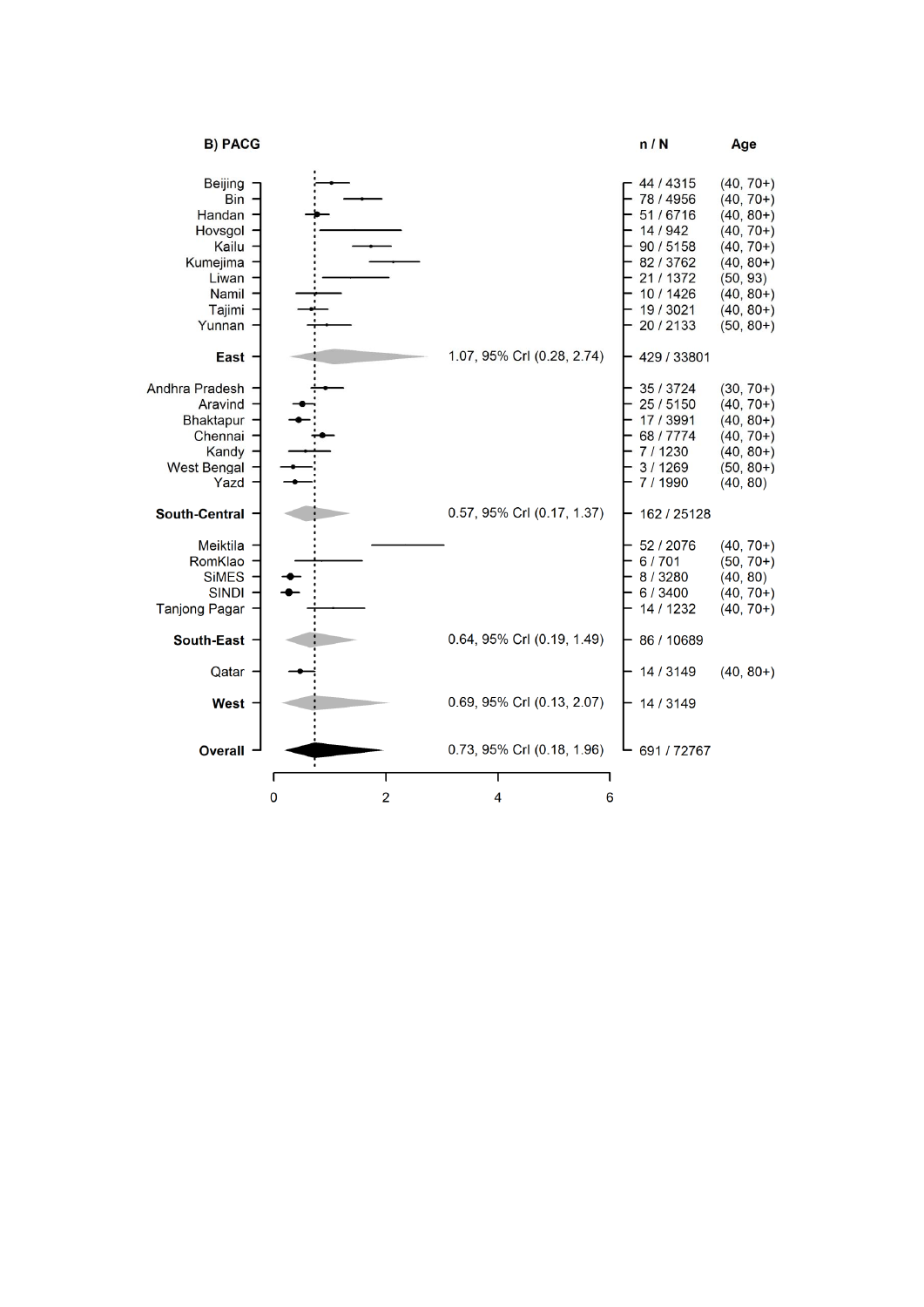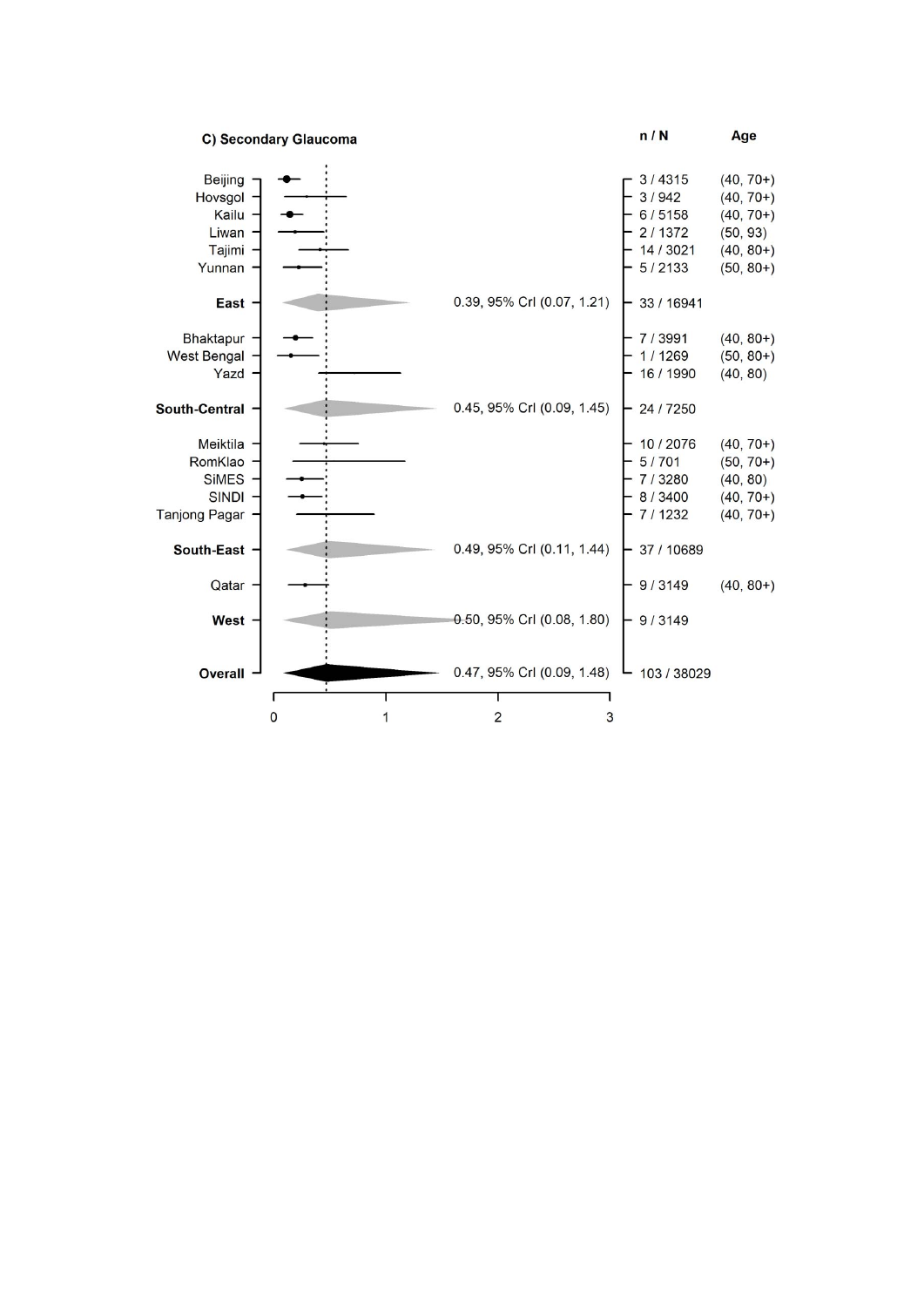D) All Glaucoma



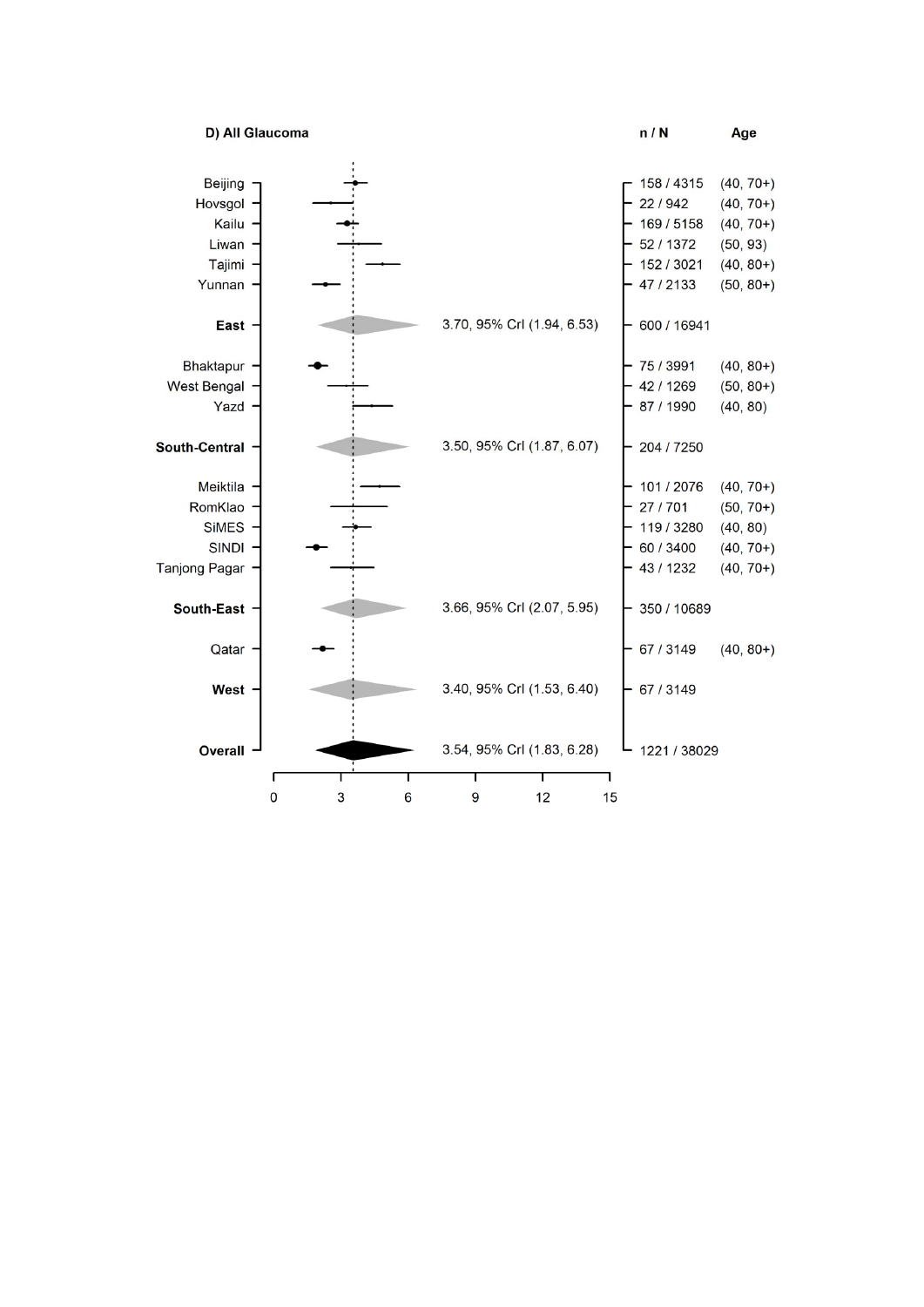

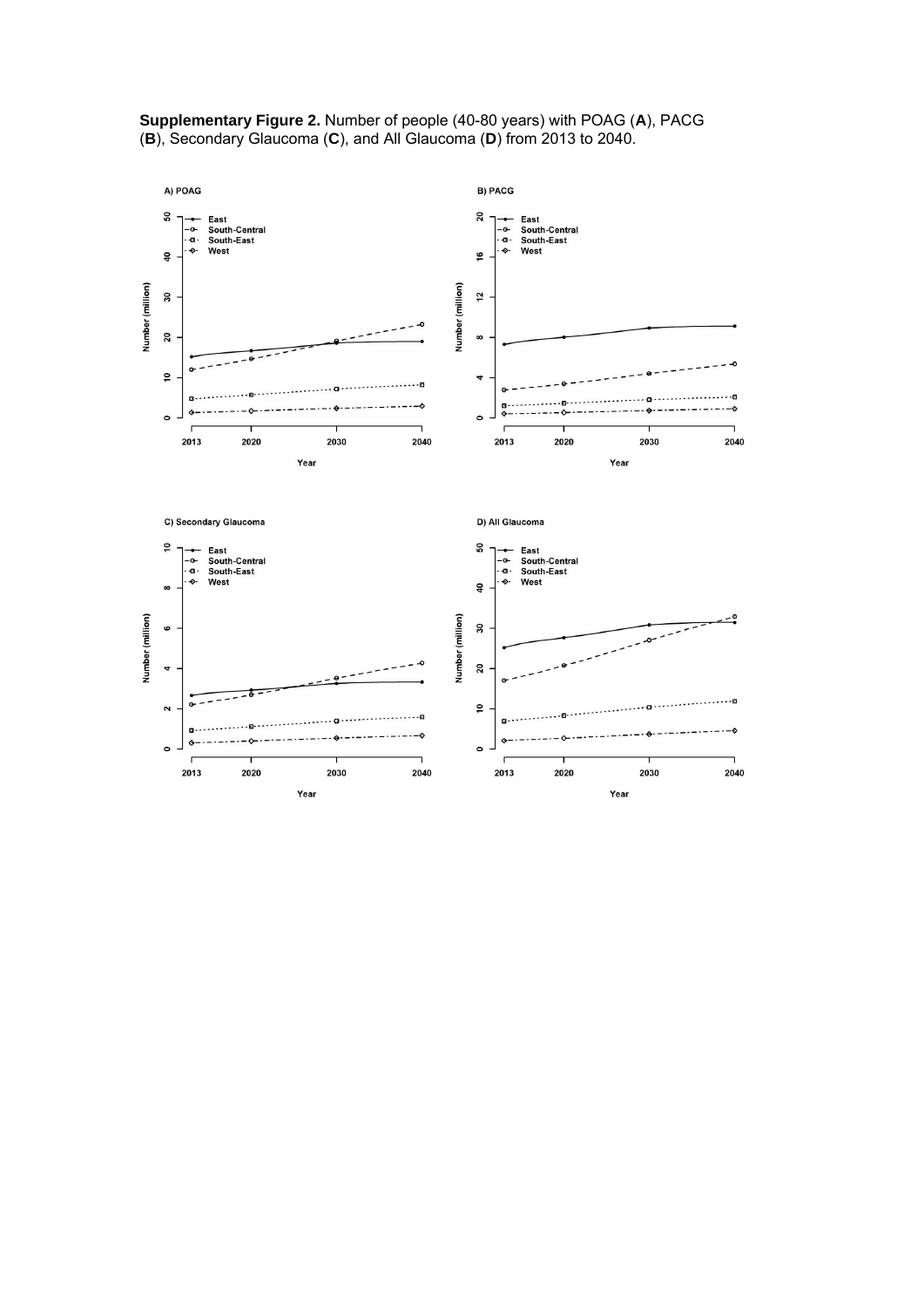## **Supplementary Text**

## **(a) JAGS codes to estimate pooled prevalence from overall prevalence data**

Denote by n1[i] and y1[i] the number of participants and POAG cases in study i respectively, with prevalence of p1[i]. There were N1 studies with available POAG data. The logit of p1[i] was modelled through a normal distribution with mean of a linear combination of covariates and precision of tau1. Let Z1[i,] be the covariates including constant term, the difference between the lower age bound and the defined lower age bound of 40, and vice versa for the upper age bound difference at upper age bound of 80 for study i, and X1[i,] be an indicator matrix, whose columns are dummy variables for sub-region covariate. Zbeta1 and Xbeta1 are the corresponding coefficients of Z1 and X1. Zbeta1 are treated as fixed effects with noninformative prior, i.e. normal distribution with mean of zero and precision of 0.0001. Xbeta1 are treated as random effects with normal distribution of mean of zero and precision of Xtau1. Xtau1 explains the variability of sub-region effects and tau1 is used to model the variability of unexplained effects from the model, i.e. the variability of residual effect. Sigma1 and Xsigma1 are simply the square root of inverse of tau1 and Xtau1 respectively, and they are standard deviations of the normal distributions for u1 and Xbeta1 respectively.

Then, we can estimate the prevalence of POAG in sub-regions through the logit of P1[i] for sub-region i. There are NX1 sub-regions in Asia. And, the overall prevalence of POAG in Asia is estimated by P[1]. Similar procedure is used for estimating PACG and secondary glaucoma by replacing "1" with "2" and "3" respectively. The overall and sub-regional prevalence of total glaucoma are estimated by the sum of corresponding prevalence of POAG, PACG and secondary glaucoma.

model{

### POAG ### for (i in 1:N1){ y1[i]~dbin(p1[i],n1[i]) logit(p1[i])<-u1[i] u1[i]~dnorm(mu1[i],tau1) mu1[i]<-inprod(Z1[i,],Zbeta1[])+inprod(X1[i,],Xbeta1[]) } tau1~dgamma(0.01,0.01);sigma1<-pow(tau1,-1/2) for(i in 1:NZ1){Zbeta1[i]~dnorm(0,0.0001)} for(i in 1:NX1){Xbeta1[i]~dnorm(0,Xtau1)} Xtau1~dgamma(0.01,0.01);Xsigma1<-pow(Xtau1,-1/2) for(i in 1:NX1){logit(P1[i])<-Zbeta1[1]+Xbeta1[i]} logit(P[1])<-Zbeta1[1] ### PACG ###

for (i in 1:N2){ y2[i]~dbin(p2[i],n2[i]) logit(p2[i])<-u2[i] u2[i]~dnorm(mu2[i],tau2) mu2[i]<-inprod(Z2[i,],Zbeta2[])+inprod(X2[i,],Xbeta2[]) } tau2~dgamma(0.01,0.01);sigma2<-pow(tau2,-1/2) for(i in 1:NZ2){Zbeta2[i]~dnorm(0,0.0001)} for(i in 1:NX2){Xbeta2[i]~dnorm(0,Xtau2)} Xtau2~dgamma(0.01,0.01);Xsigma2<-pow(Xtau2,-1/2)

for(i in 1:NX2){logit(P2[i])<-Zbeta2[1]+Xbeta2[i]} logit(P[2])<-Zbeta2[1]

### Secondary ### for (i in 1:N3){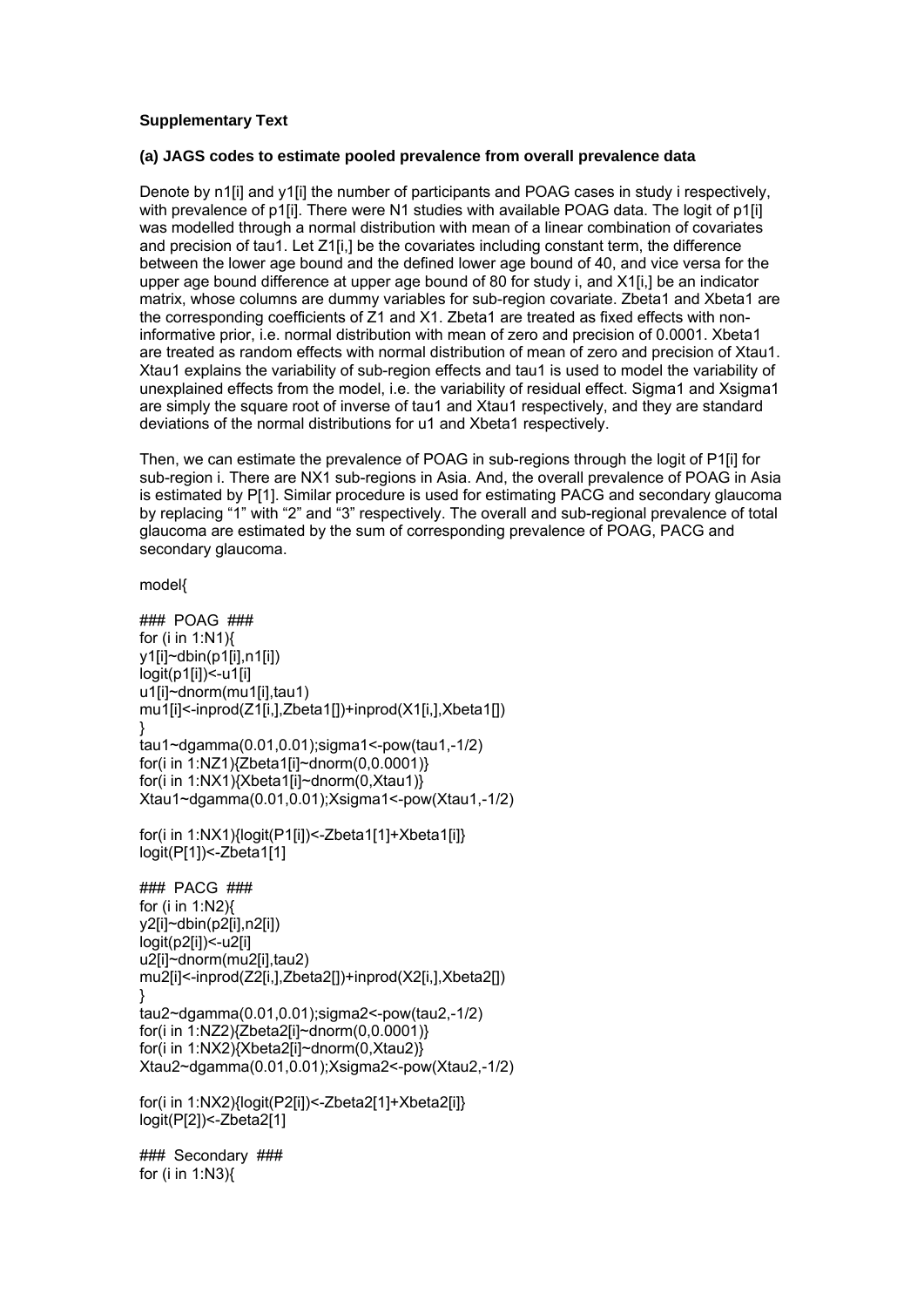```
y3[i]~dbin(p3[i],n3[i]) 
logit(p3[i])<-u3[i] 
u3[i]~dnorm(mu3[i],tau3) 
mu3[i]<-inprod(Z3[i,],Zbeta3[])+inprod(X3[i,],Xbeta3[]) 
} 
tau3~dgamma(0.01,0.01);sigma3<-pow(tau3,-1/3) 
for(i in 1:NZ3){Zbeta3[i]~dnorm(0,0.0001)} 
for(i in 1:NX3){Xbeta3[i]~dnorm(0,Xtau3)} 
Xtau3~dgamma(0.01,0.01);Xsigma3<-pow(Xtau3,-1/3)
```

```
for(i in 1:NX3){logit(P3[i])<-Zbeta3[1]+Xbeta3[i]} 
logit(P[3])<-Zbeta3[1]
```

```
### Glaucoma ### 
for (i in 1:N4){ 
y4[i]~dbin(p4[i],n4[i]) 
logit(p4[i])<-u4[i] 
u4[i]~dnorm(mu4[i],tau4) 
mu4[i]<-inprod(Z4[i,],Zbeta4[]) 
} 
tau4~dgamma(0.01,0.01);sigma4<-pow(tau4,-1/2) 
for(i in 1:NZ4){Zbeta4[i]~dnorm(0,0.0001)}
```

```
for(i in 1:NX4){P4[i]<-P1[i]+P2[i]+P3[i]} 
P[4]<-P[1]+P[2]+P[3] 
}
```
## **(b) JAGS codes to estimate OR from gender and age specific data**

Similar JAGS codes are used to estimate OR. For POAG, denote by S1[i,] an indicator matrix, whose columns are dummy variables for study covariate, and X1[i,] a set of covariates including constant term, dummy variables for sub-regions, age and gender. Sbeta1 are treated as random-effects with normal distribution of mean of zero and precision of Stau1. Ssigma1 is the corresponding standard deviation, the square root of inverse of Stau1. OR1 is the odds ratio comparing sub-regions. Similar procedure is used for estimating OR for PACG by replacing "1" with "2".

model{

u2[i]~dnorm(mu2[i],tau2)

```
### POAG 
for (i in 1:N1){ 
y1[i]~dbin(p1[i],n1[i]) 
logit(p1[i])<-u1[i] 
u1[i]~dnorm(mu1[i],tau1) 
mu1[i]<-inprod(S1[i,],Sbeta1[])+inprod(X1[i,],Xbeta1[]) 
} 
tau1~dgamma(0.01,0.01);sigma1<-pow(tau1,-1/2) 
for(i in 1:NS1){Sbeta1[i]~dnorm(0,Stau1)} 
Stau1~dgamma(0.01,0.01);Ssigma1<-pow(Stau1,-1/2) 
for(i in 1:NX1)\{Xbeta1|[-\text{dnorm}(0,0.01)\}for(i in 1:NX1){logit(P1[i])<-Xbeta1[1]+(1-equals(i,1))*Xbeta1[i]} 
for(i in 1:NX1){OR1[i]<-exp(Xbeta1[i])} 
### PACG 
for (i in 1:N2){ 
y2[i]~dbin(p2[i],n2[i]) 
logit(p2[i])<-u2[i]
```